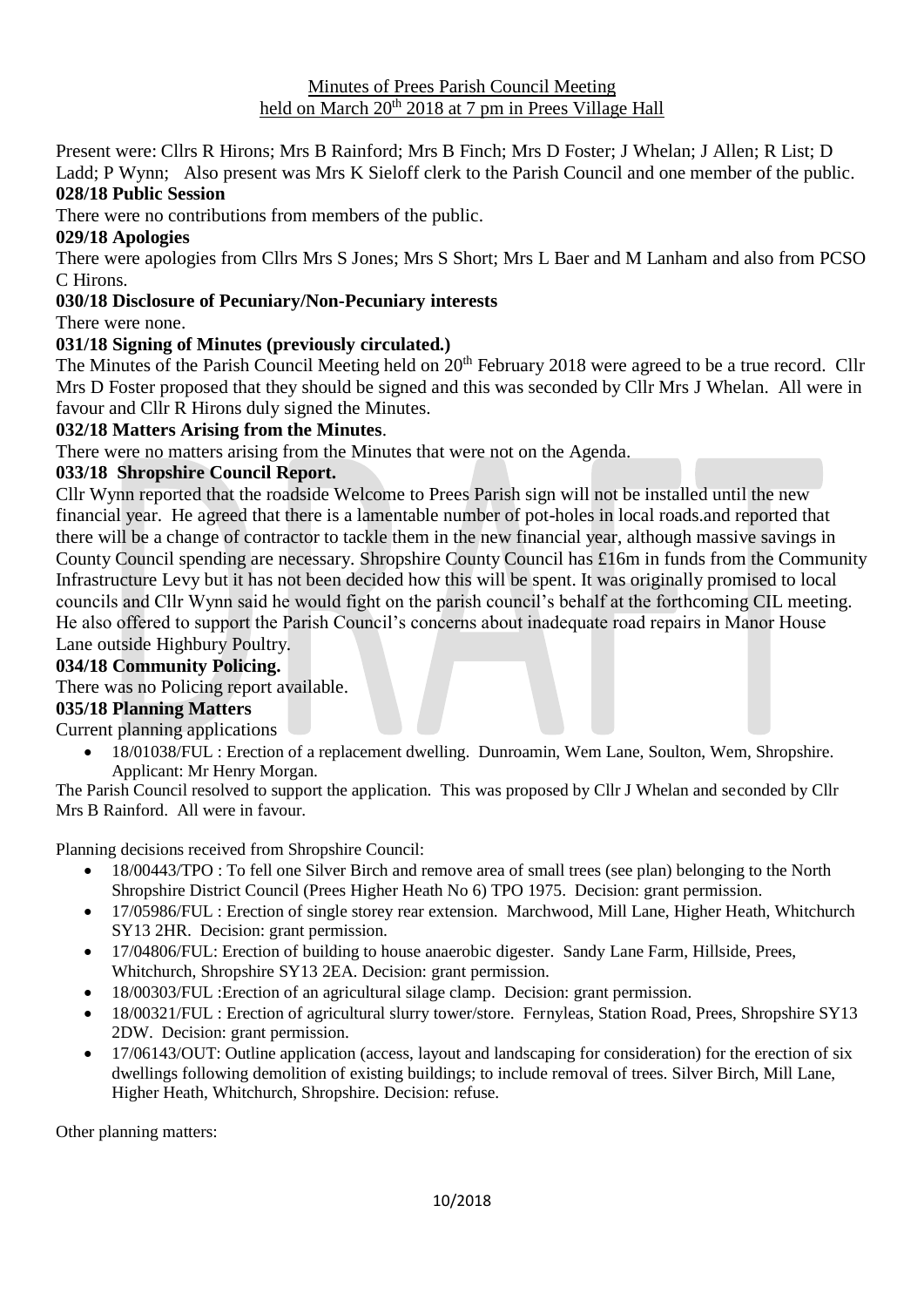- With regard to the decision concerning application 18/00443/TPO the Parish Council asked Cllr Wynn to enquire whether the PCs plea that only the absolute minimum of trees should be removed had been taken into account .
- Emailed response from Peter Richards, the agent managing the planning application for the proposed residential development on Prees Industrial Estate (17/05815/FUL) to Parish Council's concerns about the ongoing maintenance of the proposed Public Open Space included in the designs. Mr Richards advised that the inclusion of Public Open Space is a policy requirement detailed in Shropshire Council's Housing Policy. He advised that the management and maintenance of the area in the Industrial Estate development design would be the responsibility of the home-owners as a collective. A management company would be set up, to which each homeowner would be party, and they would pay an annual fee to meet the costs of management and maintenance of the area.
- Extraordinary Meeting of Parish Council held on March 15th 2018 to consider the following applications:

1. 18/00258/PMBPA : Application for prior approval under Part 3, Class Q of the Town and Country Planning (General Permitted Development) (England) Order 2015 for the change of use from agricultural to residential use. The Piggery, Northwood House Farm, Fauls, Shrops. Applicant : Mr Jason Scott.

2. 18/0259/PMBPA : Application for prior approval under Part 3, Class Q of the Town and Country Planning (General Permitted Development) (England) Order 2015 for the change of use from agricultural to residential use. Barns adjacent to Northwood House Farm, Fauls, Shrops. Applicant: Mr Jason Scott. The two Applications were considered together. Several members of the public spoke in opposition to the Application. There were no reports available from the Highways, Drainage or Ecology departments of Shropshire Council and there was unresolved controversy about whether or not the buildings had been used for solely agricultural purposes during the designated periods. In the circumstances the Parish Council felt unable to support the Application and it was resolved that the clerk should register its objection. This was proposed by Cllr R Hirons and seconded by Cllr J Allen. All were in favour.

3. An Amendment to planning application 17/05815/FUL (the proposed development at the Industrial Estate) was also considered. This was for the erection of a soil bund topped with an acoustic fence, along the back perimeter of the site. This was greeted with approval from the Parish Council, as it was a modification that it had itself suggested. The clerk was asked to register the Parish Council's support for the Amendment. This was proposed by Cllr Mrs B Finch and seconded by Cllr M Lanham. All were in favour.

# **036/18 Parish Matters**

### **Continuing concerns about the use of local roads for cycle-races.**

Cllr R Hirons advised that responses had been received from Ms Victoria Doran Highways Manager and Mr Ian Connolly, Traffic Management Advisor and Highways Events Coordinator. Ms Doran advised that she has no jurisdiction over the cycling events and so is not in a position to comment on them, but suggested that cyclists seen behaving unlawfully should be reported to the Police. Mr Connolly advised that in the case of time trials there is no legislation in place where the Police can object to or stop an event from taking place, unless a specific safety issue is witnessed on the day. He reminded the Parish Council that the Liverpool District CTT Committee is planning to have earlier start times for weekend events to avoid the busier times of traffic.

### **Concerns about safety at Heathgates Crossroads.**

The clerk reported that she had so far received no reply to her email to Highways asking for a meeting. Clerk asked to chase up her email.

### **Continuing concerns about speeding traffic on B5065 and A49 at Prees Green**.

The clerk reported that she has so far only received an acknowledgement of her email to the Safer Roads partnership. She was asked to put the matter of the Five Road-Safety Priorities for the Parish on the next Agenda.

### **Local Footpath 46.**

In an email Cllr M Lanham noted that the diversion of this footpath was now being formalised in accordance with the informal agreement made last year. He said that this diversion which is a full kilometre in length is exceptionally long and will hopefully set no precedent. He also commented that the fees paid by the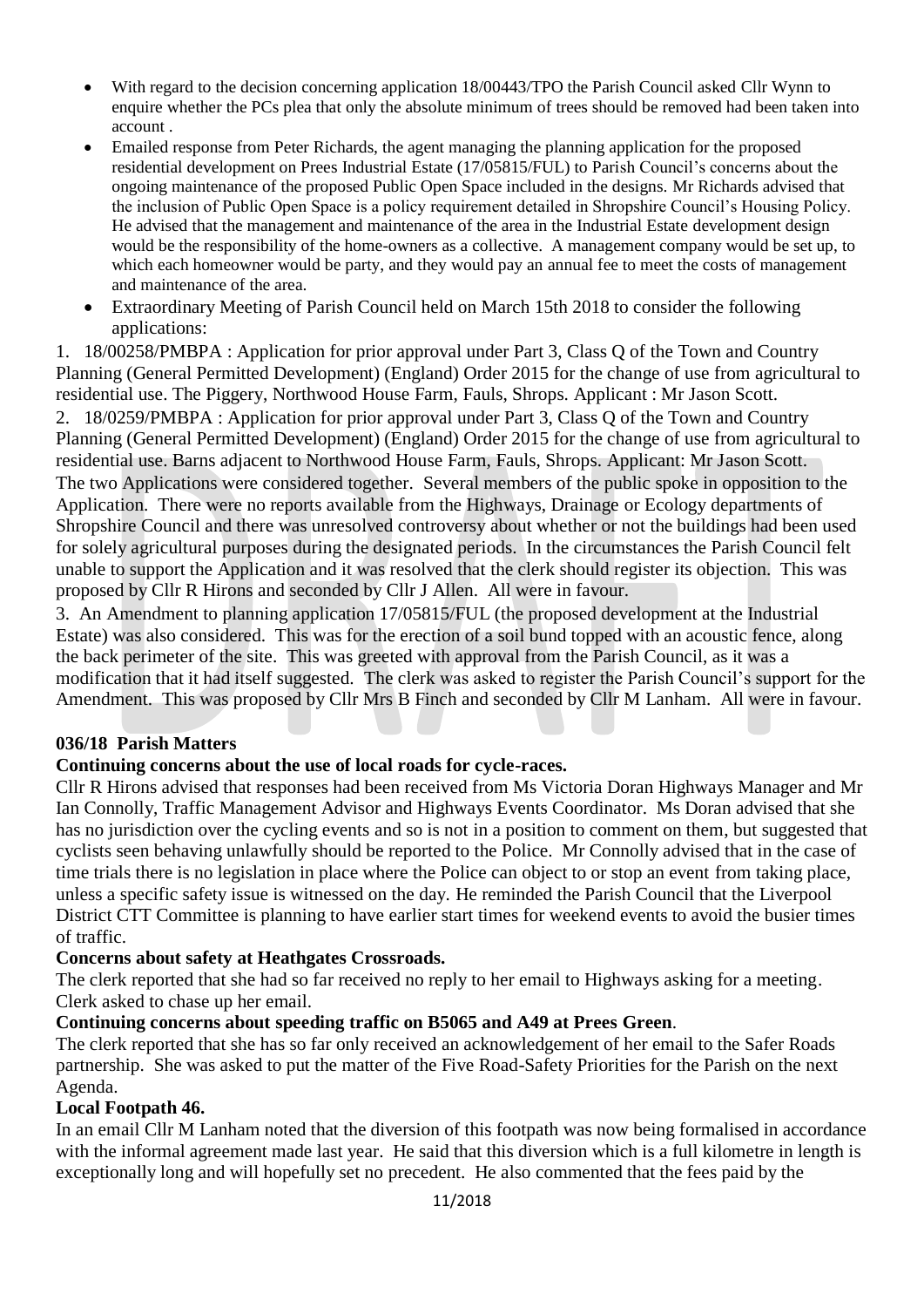applicant were considerable so hopefully this will deter others. The route will be walked by the Prees Walking Group in April to check that it is properly sign-posted and accessible. Cllr R Hirons expressed gratitude on behalf of the parish council for Cllr Lanham's efforts on this matter.

# **Battles Over celebrations 2018.**

A letter had been received from Mrs Deborah Sadler, Head of Lower Heath Primary School, requesting that the school should be involved in the hundredth anniversary of the end of the First World War in November of this year. It is hoped that the Parish Council will be able to organise the lighting of a bonfire or beacon at a location as yet to be decided on. Cllr J Whelan offered to get the ball rolling by obtaining a quote for the manufacture of a suitable fire-basket. Cllrs Mrs D Foster, Mrs B Finch and R Hirons all offered to help in any way required. The ideas is that the parish council will just organise the beacon and will not involve itself in the provision of any refreshment. Cllr P Wynn said he would update Lower Heath School on the plans and Cllr Mrs B Finch will do the same at Prees School.

# **Dilapidated building near corner of Turnpike Rise on Shrewsbury Street**.

Cllr Mrs B Finch reported that the dangerous window facing onto the footpath has been made safe, apparently by a member of the owner's family. Cllr Finch advised that the side of the building, which is open to access and has stairs in view, still forms a considerable hazard. Clerk to follow up with Building Control.

# **Dilapidated state of Croydon House, Shrewsbury Street**.

Cllr J Allen reported that the back wall supporting the roof is breaking down and will surely lead to a dangerous situation. Clerk to follow up with Building Control who had asked to be kept advised if the state of this building further deteriorated, after their investigation last year.

# **037/18 Parish Council Matters**

# **Local Road Safety Competition.**

This item to be carried forward to the next Agenda. Cllr R Hirons reported that PCSO Chris Hirons was planning input with local schools.

### **Boundary at the back of Press playground**.

Clerk reported that she had written to the residents of Nos 3 and 4 Harvern Gardens, as requested, but had so far received no response. She also reported that she had met with John Walker to discuss with him the job of tidying up the hedging and trees currently forming a boundary of sorts at the bottom of the garden of No 4, and this task is now completed.

### **Pavilion demolition: update.**

The clerk reported that the Pavilion is now empty and ready for demolition. The keys have been handed to Hopwoods Builders.

# **Influencing development through Community-led planning**

A reminder of the meeting to be held to discuss the way forward, on Tuesday  $27<sup>th</sup>$  March 2018 at 7pm in Prees Village Hall.

Parish Website domain has been renewed for another year at a cost of just under £20.00. Clerk has paid this and requested reimbursement when hard-copy of the invoice and receipt is obtained. It was proposed by Cllr J Whelan that the clerk should be reimbursed on production of this paperwork and this was seconded by Cllr Mrs B Rainford. All were in favour.

# **Should Prees Parish Council have a Facebook page?**

Cllr D Ladd suggested that this might be an effective way of communicating with younger members of the parish. Clerk asked to contact other clerks whose councils are known to use Facebook to enquire about the benefits/draw-backs.

# **Funding of Prees War Memorial maintenance.**

Cllr J Whelan reiterated that the maintenance of the War Memorial is the Parish Council's responsibility and he expressed the Parish Council's gratitude to the team of volunteers led by Mrs Sally Pearson who do such a wonderful job of maintaining the Memorial and its surrounding garden. He confirmed that there is an annual sum of £200.00 in the Parish Council budget for the War Memorial.

Training opportunities from SALC.